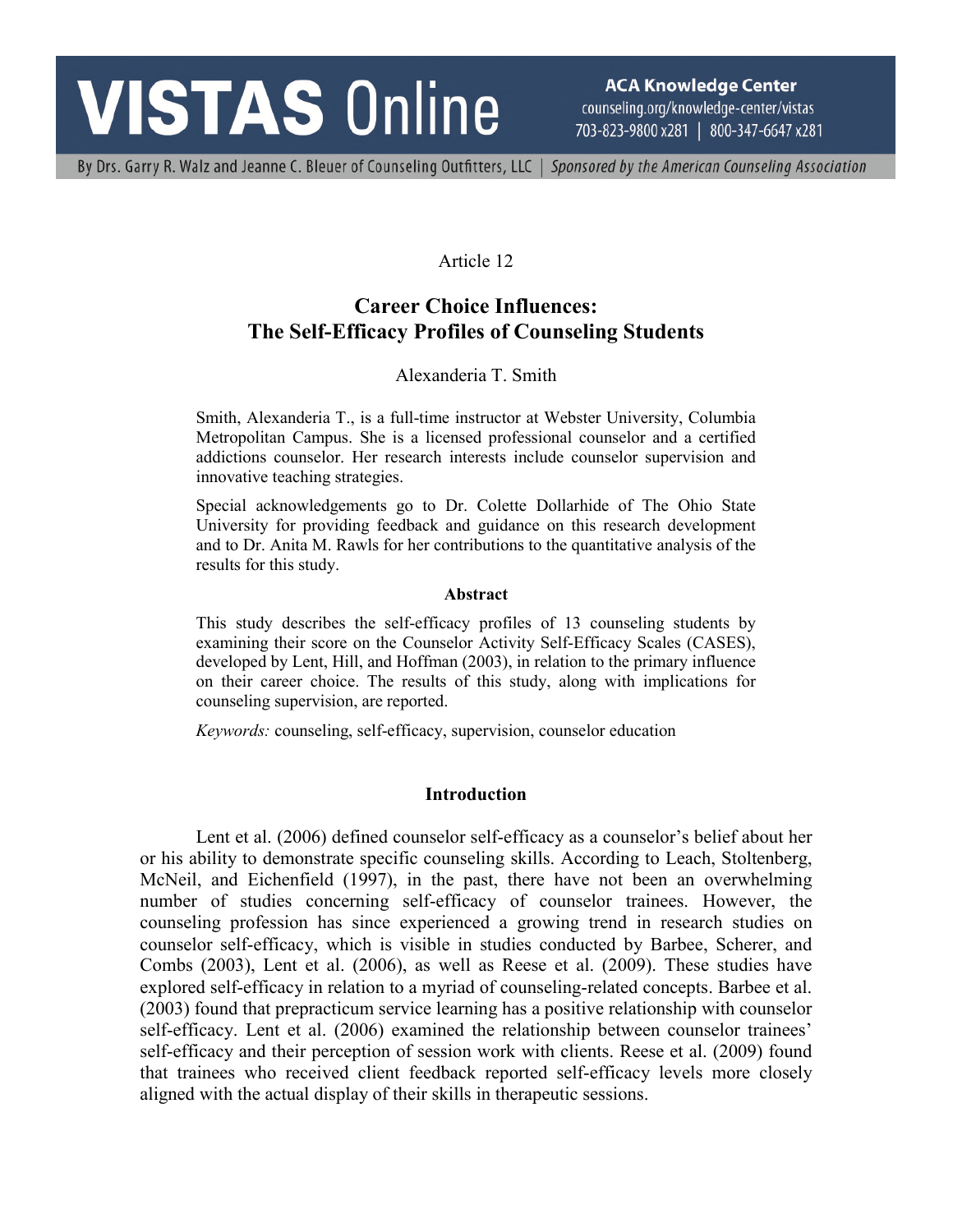The preceding paragraph highlights the importance of counselor trainees' sense of efficacy in their work with clients, which fuels a portion of the current research question that seeks to examine what initially piqued counselor trainees' interest in the counseling profession. A qualitative study conducted by Huynh and Rhodes (2011) found that there were several factors that influenced undergraduate psychology students to join the helping profession. These factors included the influence of distressing events, such as self-esteem issues, or childhood abuse. Other participants joined the field due to services that they received from professionals. Still other participants reported a need to understand themselves. Some participants indicated that they had prior experience with helping others, such as volunteering, and that this is what made them want to join the field. Participants also reported the influence of role models as a factor that influenced their decision to help others. Lastly, some participants indicated that they received career advice from someone else, which influenced their decision to join the profession.

Krumboltz (1998) indicated that unplanned events can affect an individual's career choice. Determining if there is a connection between these unplanned events and a counselor trainee's self-efficacy scores holds potential for providing counselor supervisors with the tools to help counselor trainees recognize possible unresolved issues and the way in which these issues manifest in their work with clients. Rubin (2009) supported this notion by expressing that there is often a conflict in the field between whether a psychoanalyst is more interested in helping others, or introspection. Williams et al. (1998) highlighted the importance of understanding that planned and unplanned events are often interwoven for the sake of career development and professional opportunities. Therefore, examining the relationship between counselor trainees' selfefficacy scores and the factors that influenced their career choice could prove to be an additional learning tool for the counselor supervision process.

## **Self-Efficacy and Counselor Supervision**

The study of self-efficacy is not a novel concept in research literature. Bandura (1982) studied the influence of self-efficacy upon thoughts, actions, and emotions. Selfefficacy is research worthy as it relates to counselor supervision because, according to Bandura (1982), a person who perceives herself or himself to be efficacious is more likely to persist towards successfully completing a task; for beginning counselors, this task at hand would be their work with clients. Similarly, Daniels and Larson (1998) asserted that low counselor self-efficacy could lead to an unwillingness for counselors-intraining to take risks. The authors go on to point out that counselors-in-training with low self-efficacy may also lack the drive to persevere when faced with the possibility of failure. This could raise many implications for training counselors in their work with clients since increasing counselor self-efficacy could yield efficacious work with clients (Daniels & Larson, 1998).

Self-efficacy has been explored as a vehicle for enhancing the supervision experience. Barnes (2004) described self-efficacy enhancing techniques that could be used with counselors-in-training who are struggling with their skill development. The author pointed out that working with a counselor-in-training to examine her or his selfefficacy is also important from the perspective that sometimes counselors-in-training may overestimate their skill level and could, therefore, be working beyond their level of competence. Barnes (2004) highlighted the fact that encouraging counselors-in-training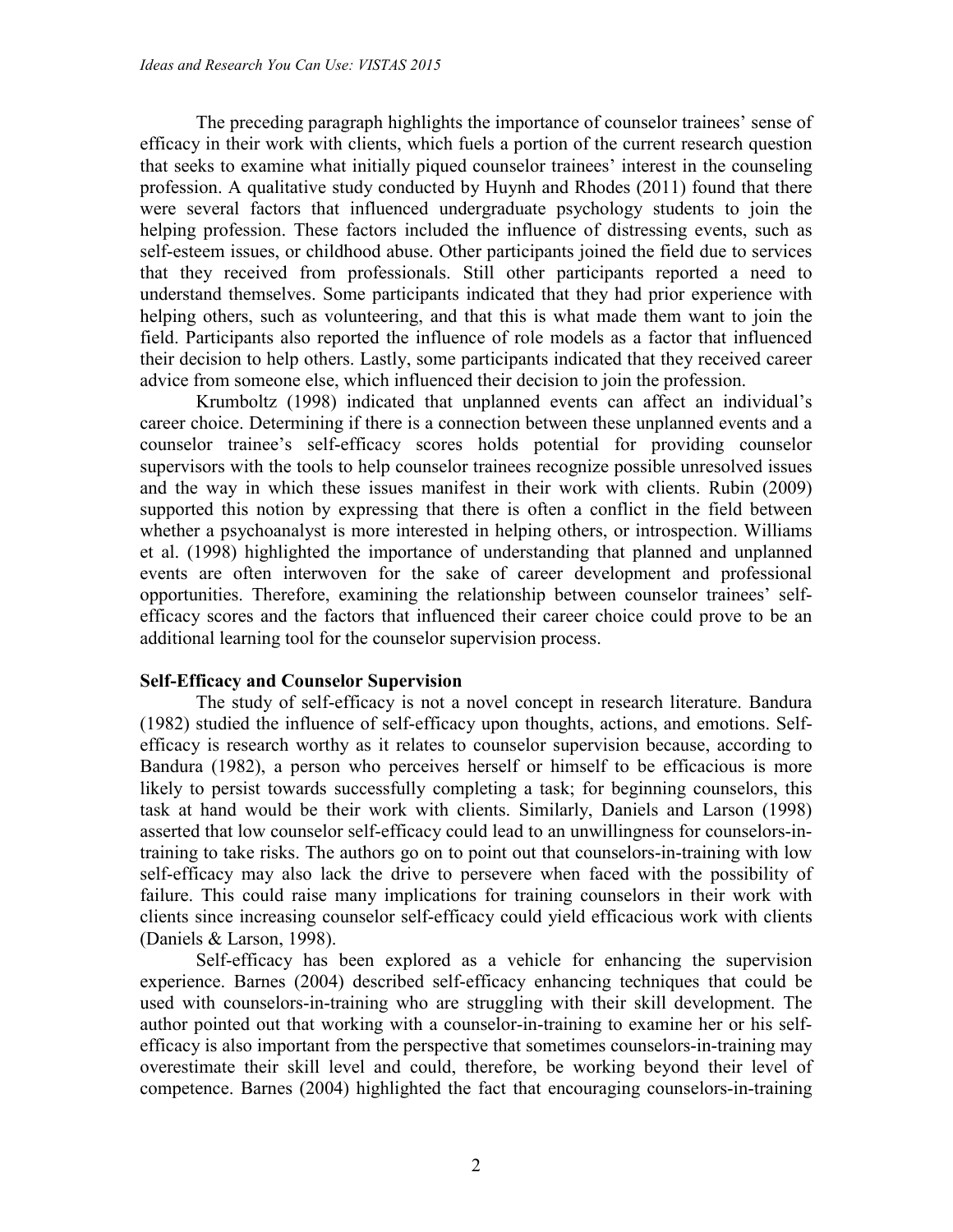to explore their self-efficacy beliefs can promote self-reflection, thereby permitting the counselor-in-training to play an active role in the evolution of their own personal and professional growth.

Personal and professional growth can also be shaped by a counselor trainee's ability to recognize if an unresolved issue influenced his/her career choice, which could ultimately affect his/her work with clients in the form of countertransference (Hill  $\&$ O'Brien, 1999). According to Hill and O'Brien (1999), countertransference is the counselor's reaction to the client that is primarily rooted in the counselor's own unresolved issues. Ivey (2013) described the occurrence of countertransference as an "entanglement with the therapist's internal conflicts" (p. 237). Assisting counselors-intraining with the ability to recognize these unresolved issues could equip them with the necessary tools for knowing thyself; knowing thyself has been identified as one of the many critical goals in the pursuit of education (Palmer, 1983).

#### **Purpose of the Study**

This research will examine the primary influencing factor on counselor trainees' career choice, as it relates to their self-efficacy scores. The goal of this study is to provide counselor educators and supervisors with insight on the possible connection between individuals' motivation for joining the counseling field and their level of self-efficacy when working with clients. Exploring this connection then provides counselor trainees with the opportunity to examine if the primary influence on their career choice serves as an asset or an interference to their work with clients. This process benefits the clients who receive support from counselors who are attuned to how their motivations for joining the counseling field impact their perceived ability to effectively work with clients.

### **Method**

#### **Participants**

After obtaining approval from the Institutional Review Board, participants were selected based on their current academic standing in a counseling program in the Southeast region of the United States. All students on the professional mental health track entering their final term of internship were invited to participate. Upon entering their final term of internship, students have completed all of their required core coursework as well as one practicum and 300 hours of the first phase of internship. The students were contacted via telephone by the author and made aware of what participation in the study would involve. All of the students who were contacted agreed to participate in the study.

There were a total of 13 participants who ranged in age from 26–60; the majority of which (n=5, 38.46%) fell in the age range of 26–30. The participants in this study were also similar in gender and ethnicity; twelve (92%) were females and eleven (85%) identified as African American. Nearly half, or six, of the participants reported that they did not have prior work experience in the counseling field. Seven of the participants reported that they did have previous experience in the counseling field. Two of the participants reported that they had 9 or more years of experience. Three of the participants stated that they had 0–2 years of experience and two of the participants stated that they had 3–5 years of experience.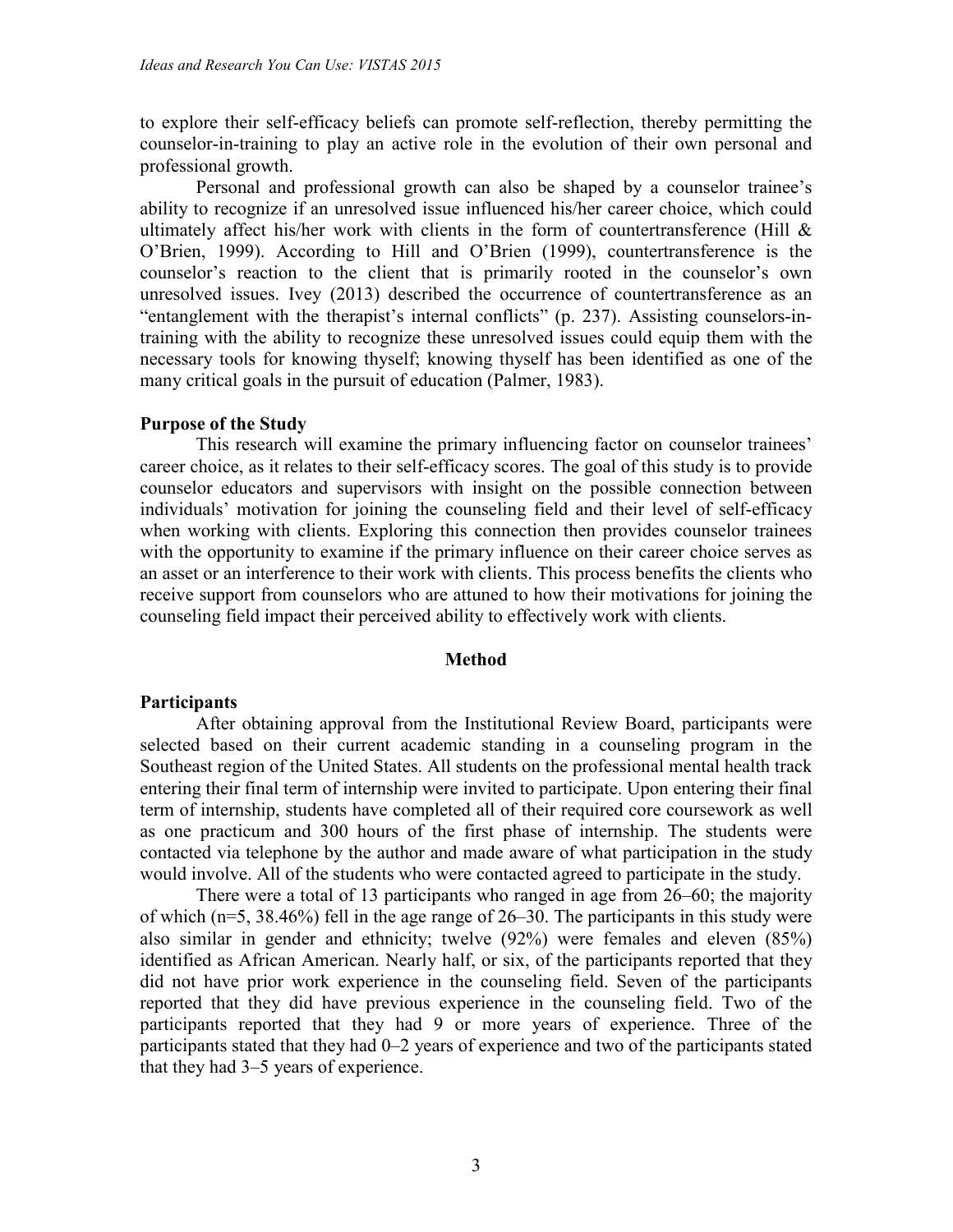## **Measures**

A background questionnaire was used in combination with the Counselor Activity Self-Efficacy Scales (Lent, Hill, & Hoffman, 2003) to measure counselor trainees' selfefficacy and to capture the factor that most influenced the counselor trainees' decision to join the helping profession. The Counselor Activity Self-Efficacy Scales (Lent et al., 2003) consist of three parts. Part I consists of the Helping Skills Self-Efficacy Scale. Part II consists of Session Management Self-Efficacy and Part III consists of Counseling Challenges Self-Efficacy. Higher scores on each scale indicate more self-reported confidence in the participant's counseling skills. The Helping Skills Self-Efficacy Scale consists of a total of 15 items: Insight Skills (6 items; e.g., the ability to confront); Exploration Skills (5 items; e.g., active use of attending skills); and Action Skills (4 items; e.g., assigning homework). There were 10 Session Management Self-Efficacy Scale items that assessed clinical skills, such as being able to remain task oriented during the session. Lastly, the Counseling Challenges Self-Efficacy Scale consists of Relationship Conflict, represented by 10 items, and Client Distress, represented by six items. Relationship Conflict (10 items), assessed, for example, the counselor's ability to work with a client toward whom she or he may experience negative feelings. The second set of items on the Counseling Challenges Self-Efficacy Scale is Client Distress (6 items), which refers to, for example, the counselor's ability to work with a client who has experienced recent trauma.

The development and validation process of the Counselor Activity Self-Efficacy Scales by Lent et al. (2003) had strong validity evidence, with correlations between the Counselor Activity Self-Efficacy Scales and Social Desirability ranging from -.02 to .22. The correlation was not significant, thus supporting the scales' convergent and discriminant validity. The level of internal reliability for the scales, which ranged from .79 for Exploration Skills to .94 for Session Management and Client Distress, also contributed to the strong measurement feature of the scales. The Counselor Activity Self-Efficacy total scale yielded reliability of .97 as measured by the alpha coefficient.

## **Procedure**

University administrative staff provided each of the students with a separate work space in vacant offices. Participants were asked to sign a consent form and were provided with a copy of the signed form. The consent forms were kept separate from the actual research instruments. Participants were asked not to include their names on the background questionnaire and the Counselor Activity Self-Efficacy Scales. Instead, these items were coded with numbers. Participants were asked to respond to demographic questions that consisted of gender, ethnicity, age, prior experience in the counseling field, and number of years of experience within the field. Lastly, participants were asked to select the primary influencing factor on their decision to become a counselor. Participants were given nine categories from which they could select only one response and were provided with examples of responses that would be consistent with each category. The categories were inspired by previous research literature by Mitchell, Levin, and Krumboltz (1999) on the significance of planned and unplanned events that lead to career choice. Additionally, the themes found in the qualitative study conducted by Huynh and Rhodes (2011) on the factors that influenced a student's decision to join the helping profession provided the framework for the development of the primary influence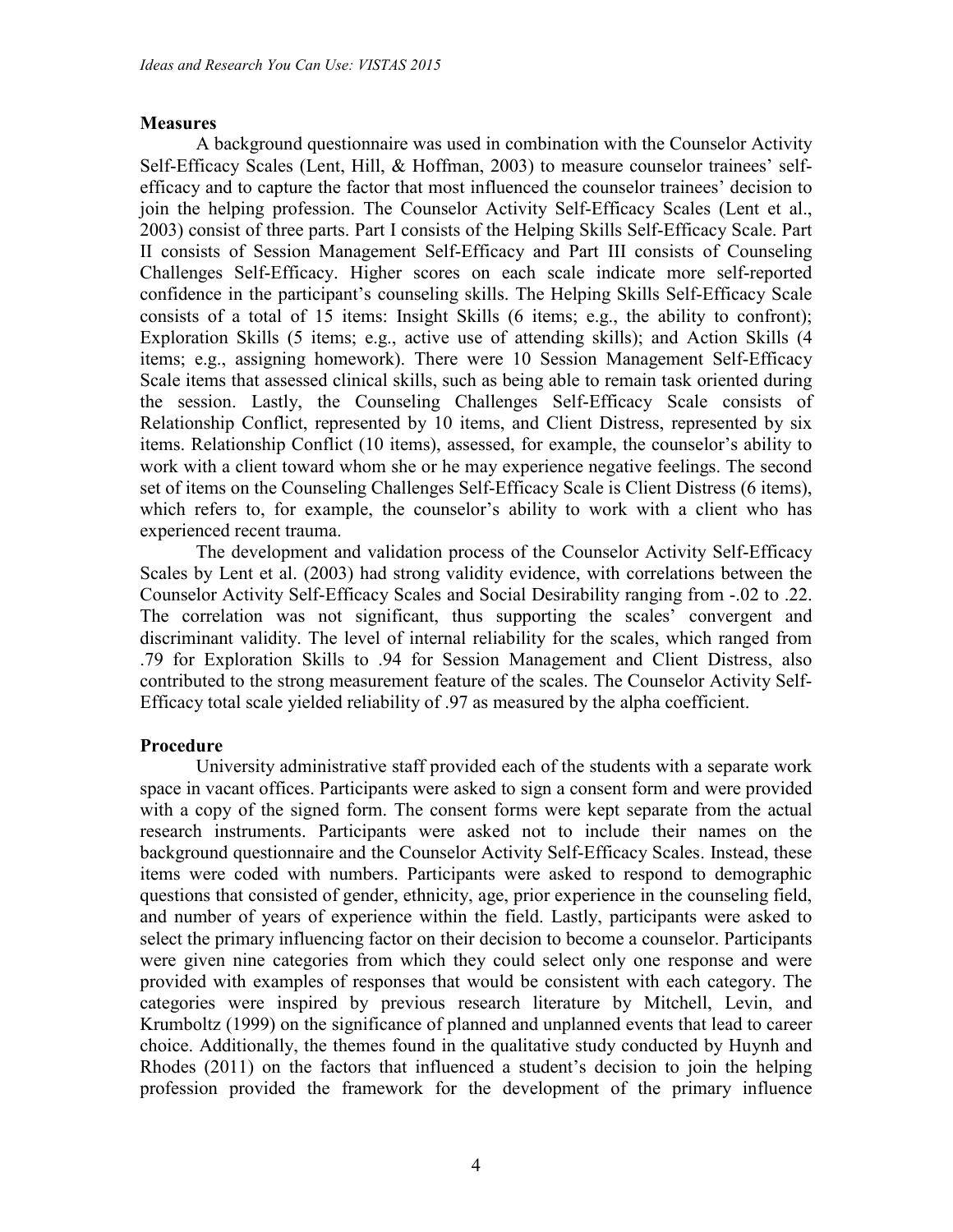categories presented in this study. The categories and examples were reviewed for accuracy and clarity by an external reviewer with 19 years of experience as a counselor educator. Participants were also asked to use their own words to describe their experience that would fit each category and were provided with an additional sheet of paper to expand upon their responses. The choices consisted of:

a) Unplanned personal event, for example "I have personally experienced counseling related issues."

b) Unplanned vicarious personal event, for example "I have a loved one who has experienced counseling related issues."

c) Unplanned positive personal exposure to a professional counselor, for example "I received counseling services to address my own personal issues and this was a positive experience."

d) Unplanned negative personal exposure to a professional counselor, for example "I received counseling services to address my own personal issues and this was a negative experience."

e) Unplanned positive vicarious exposure to a professional counselor, for example "a loved one received counseling services to address his/her personal issues and this was a positive experience for him or her."

f) Unplanned negative vicarious exposure to a professional counselor, for example "a loved one received counseling services to address his/her personal issues and this was a negative experience for him or her."

g) Unplanned professional event, for example "I met a professional counselor who became my mentor."

h) Planned professional event, for example "I have always wanted a career that would allow me to help others."

i) Other

Participants were then asked to complete the Counselor Activity Self-Efficacy Scales. Participants returned the instruments to the university administrative staff who then returned them to the researcher. This procedure was followed over the course of three academic 9-week terms. Six instruments were collected during the first term of research, four instruments were collected during the second term, and three instruments were collected during the third term of the study.

#### **Results**

This study was designed to explore the connection between counselors-intraining's motivation for joining the counseling field and their perceived self-efficacy. Participants were grouped into categories contingent upon their response to an item on the background questionnaire, which asked them to select the primary influencing factor on their decision to join the counseling field. Mean scores for the participants in each category were then tabulated. A summary of the number of participants who selected each primary influencing factor is listed. The group's demographic make-up is also described based on age, ethnicity, and prior work experience in the counseling field. Each group's average score on the Counselor Activity Self-Efficacy Scales is reported. Finally, the participants' written accounts of their personal experiences with the primary influencing factor is reported. Participants' anonymity has been preserved with the use of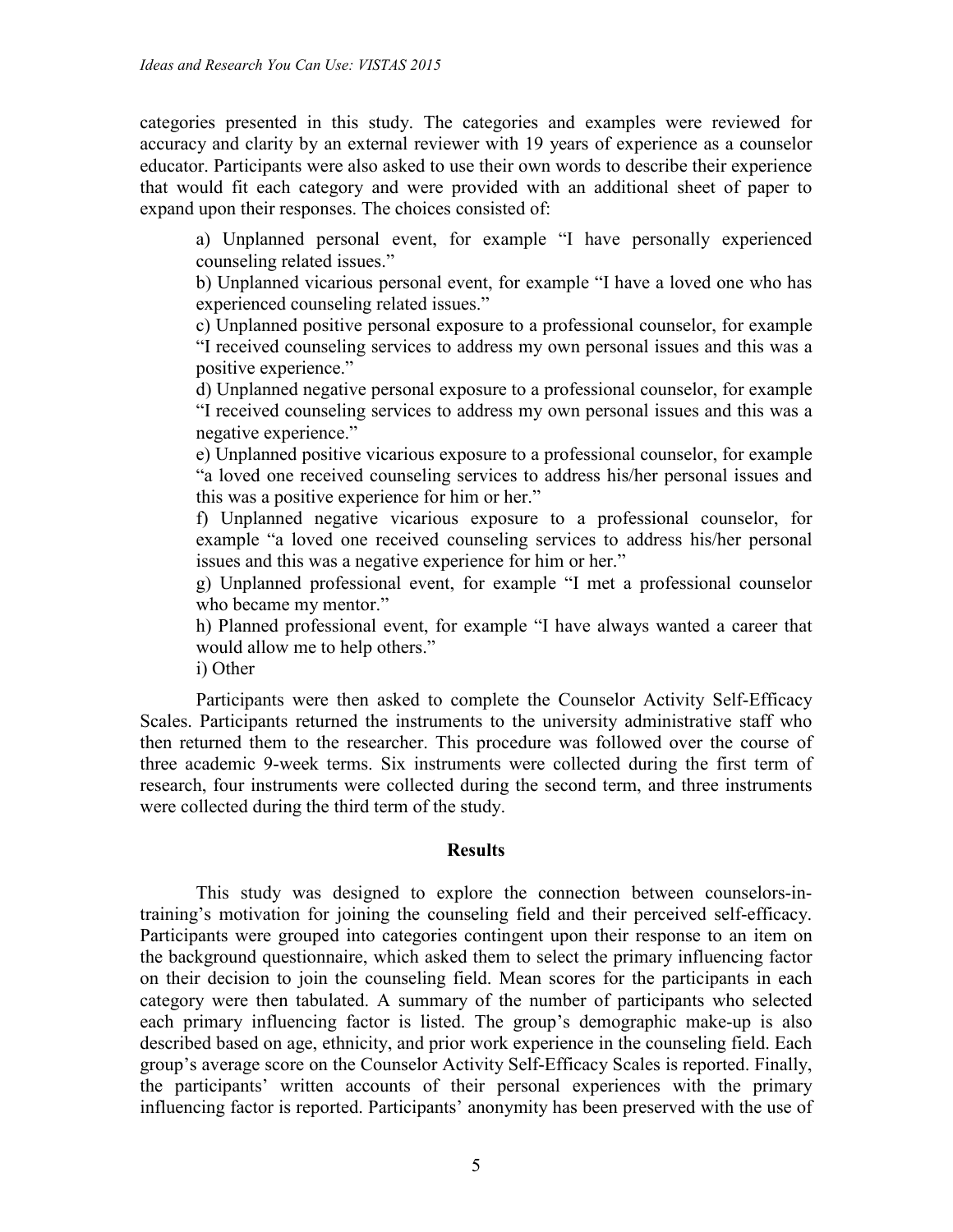pseudonyms instead of actual names. The participants' comments have been edited for grammatical purposes, only, while preserving the overall voice and meaning of each participant's response.

Fifty-four percent  $(n=7)$  of the participants selected the "planned professional" event" as the primary influencing factor on their decision to join the counseling field. Twenty-three percent  $(n=3)$  of the participants selected the "unplanned personal event" as the primary influencing factor on their decision to join the counseling field. Fifteen percent of the participants (n=2) selected the "other" category as the primary influencing factor on their decision to join the counseling field. Lastly,  $8\%$  (n=1) of the participants selected the "unplanned professional event" as the primary influencing factor on her or his decision to join the counseling profession. See Table 1 for a summary of the results.

#### Table 1 *Results Summary*

| Event Type                | Participant | Gender | Ethnicity        | Age       | Prior<br>Experience | Average<br><b>CASES</b><br>Score by<br>event type<br>(Maximum<br>$= 369.00$ |
|---------------------------|-------------|--------|------------------|-----------|---------------------|-----------------------------------------------------------------------------|
| Planned                   | Rhonda      | Female | African American | $31 - 35$ | 0 years             |                                                                             |
| professional              | Leslie      | Female | African American | $36 - 40$ | $0$ years           |                                                                             |
| event                     | April       | Female | Caucasian        | $36 - 40$ | $9+$ years          |                                                                             |
|                           | Norma       | Female | African American | $36 - 40$ | $3-5$ years         |                                                                             |
|                           | Sherry      | Female | African American | $26 - 30$ | $3-5$ years         |                                                                             |
|                           | Larry       | Male   | African American | $41 - 45$ | $0$ years           |                                                                             |
|                           | Melissa     | Female | African American | $26 - 30$ | 0 years             |                                                                             |
|                           |             |        |                  |           |                     | 317.43                                                                      |
| Unplanned                 | Alicia      | Female | African American | $26 - 30$ | $0-2$ years         |                                                                             |
| personal                  | Nancy       | Female | Caucasian        | $36 - 40$ | $0$ years           |                                                                             |
| event                     | Tanya       | Female | African American | $26 - 30$ | $0-2$ years         |                                                                             |
|                           |             |        |                  |           |                     | 292.00                                                                      |
| Other                     | Sonya       | Female | African American | $26 - 30$ | $0$ years           |                                                                             |
|                           | Vicki       | Female | African American | $31 - 35$ | $0-2$ years         |                                                                             |
|                           |             |        |                  |           |                     | 321.50                                                                      |
| Unplanned<br>professional |             |        |                  |           |                     |                                                                             |
| event                     | Vivian      | Female | African American | $36 - 40$ | $9+$ years          | 253.00                                                                      |

### **"Planned professional event" (Example provided: I have always wanted a career that would allow me to help others.)**

On average, participants who selected the "planned professional event" category scored higher on the Counselor Activity Self-Efficacy Scales (317.43 out of a total possible score of 369) than participants who chose the "unplanned personal event" and "unplanned professional event" categories. Rhonda is an African American female between the ages of 31–35 without any prior work experience in the counseling field. She described her personal experience as follows: "My initial career path was law but that had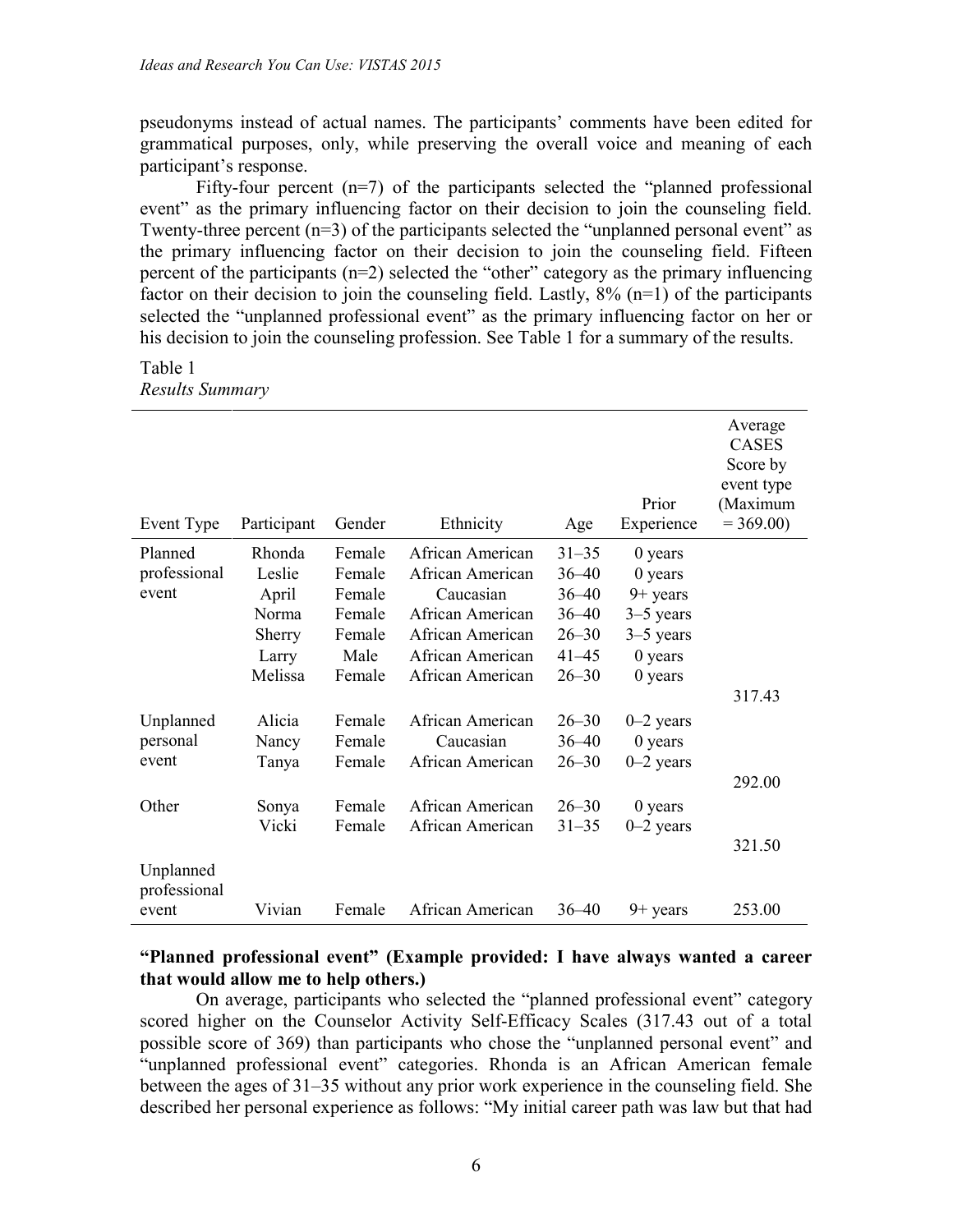more of a monetary benefit. I wanted a career that made a difference in someone's life, and I feel counseling does that the best." Leslie is an African American female between the ages of 36–40 without any prior work experience in the counseling field. She described her personal experience as follows: "I have always wanted to be a counselor." April is a Caucasian female between the ages of 36–40 with 9 or more years of work experience in the counseling field. She described her personal experience as follows:

I began working a crisis hotline in my teens, was a social worker by age 22 and have been an addictions counselor for the past 13 years. Current billing practices have made it necessary for me to get a Masters Degree to continue to work in my field. This particular degree will allow me to expand my scope of practice.

Norma is an African American female between the ages of 36–40 with 3–5 years of work experience in the counseling field. She reported her personal experience as follows:

I'm a very understanding person. I always help and encourage others in need. My goal was to work with young children with or without delinquency issues who are lost in the world. I also want to be a good leader and a role model for them. My main goal is to save the kids from drowning, meaning; if you could help them now at a young age, then you could help them from going down the wrong path. That is my main goal and mission, trying to make a difference.

Sherry is an African American female between the ages of 26–30 with 3–5 years of work experience in the counseling field. She described her personal experience as follows:

Growing up in a small community, I have always wanted a job where I would be able to help others and also those individuals who have mental issues/disabilities. I wanted to be able to provide them with information. Also, by being a professional counselor, I am able to listen to others and help them to find solutions for their problems.

Larry is an African American male between the ages of 41–45 without any prior work experience in the counseling field. He described his personal experience as follows:

Counseling has been a field that I wanted to be a part of since graduating college. The joy and satisfaction I get from assisting others with answering their own questions about life and resolving issues has solidified my decision to become a professional counselor; although I do understand that I may not be able to assist every person that I counsel.

Melissa is an African American female between the ages of 26–30 without any prior work experience in the counseling field. She reported her personal experience as follows: "I enjoy helping people and my friends always come to me for advice or for a listening ear. I would like to help rebuild family structures, one family at a time."

## **"Unplanned personal event" (Example provided: I have personally experienced counseling related issues.)**

On average, participants who selected the "unplanned personal event" category scored lower on the Counselor Activity Self-Efficacy Scales (292.00 out of a total possible score of 369) than participants who chose the "planned professional event" and the "other" categories. Alicia is an African American female between the ages of 26–30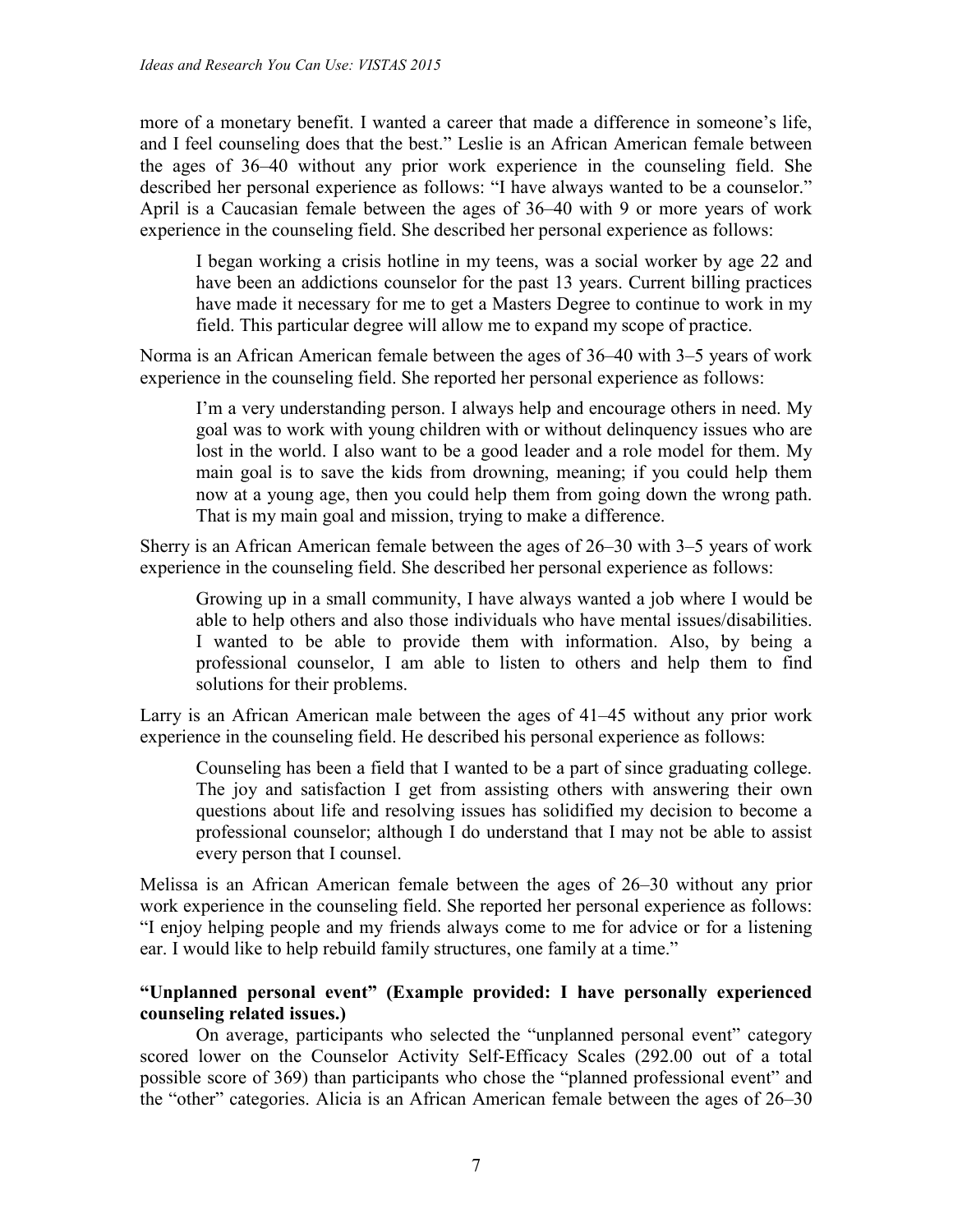with 0–2 years of experience in the counseling field. She described her personal experience as follows: "I received counseling from the age of 9 to the age of 12. I was able with the help of a counselor, to move past a very difficult time in my life." Nancy is a Caucasian female between the ages of 36–40 without any prior work experience in the counseling field. She described her personal experience as follows: "I have personally experienced counseling related issues." Tanya is an African American female between the ages of 26–30 with 0–2 years of experience in the counseling field. She described her personal experience as follows: "Throughout life, I have had an interest with understanding the mind, emotion, psychological issues, and differences with individuals."

### **"Other"**

On average, participants who selected the "other" category scored higher on the Counselor Activity Self-Efficacy Scales (321.50 out of a total possible score of 369) than participants who selected the "planned professional event," "unplanned personal event," and "unplanned professional event" categories. Sonya is an African American female between the ages of 26–30 with no prior work experience in the counseling field. She described her personal experience as follows:

I am aware that there are many persons who suffer daily from mental illness. Mental illness is far more dangerous than some physical illness, because the person is not guaranteed to heal. My desire to become a counselor came from seeing so many helpless people suffer from mental illness, which can be referred to as bondage. As a counselor it is my role to make a difference in someone's life.

Vicki is an African American female between the ages of 31–35 with 0–2 years of experience in the counseling field. She described her personal experience as follows:

I interned at Durant Children's Center for some years. My father is a pastor and I have always wanted to follow in his foot-steps with counseling. What pushed me further in this field is when I had my own personal experience and had to go through counseling from a genetic disease and having lost my child. If it wasn't for the guidance of my father and seeking professional help when I hit lows in life I wouldn't be here today, henceforth my decision to go into the counseling field.

## **"Unplanned professional event" (Example provided: I met a Professional Counselor who became my mentor.)**

On average, the participant who selected the "unplanned professional event" category scored lower (253.00 out of a total possible score of 369) on the Counselor Activity Self-Efficacy Scales than the participants who selected the "other," "planned professional event," or "unplanned personal event" categories. Vivian is an African American female between the ages of 36–40 with 9 or more years of experience in the counseling field. She described her experience as follows: "In high school I became attached to the counselor because she tried to help everyone. After she pushed me to attend undergrad I knew one day I wanted to be a counselor."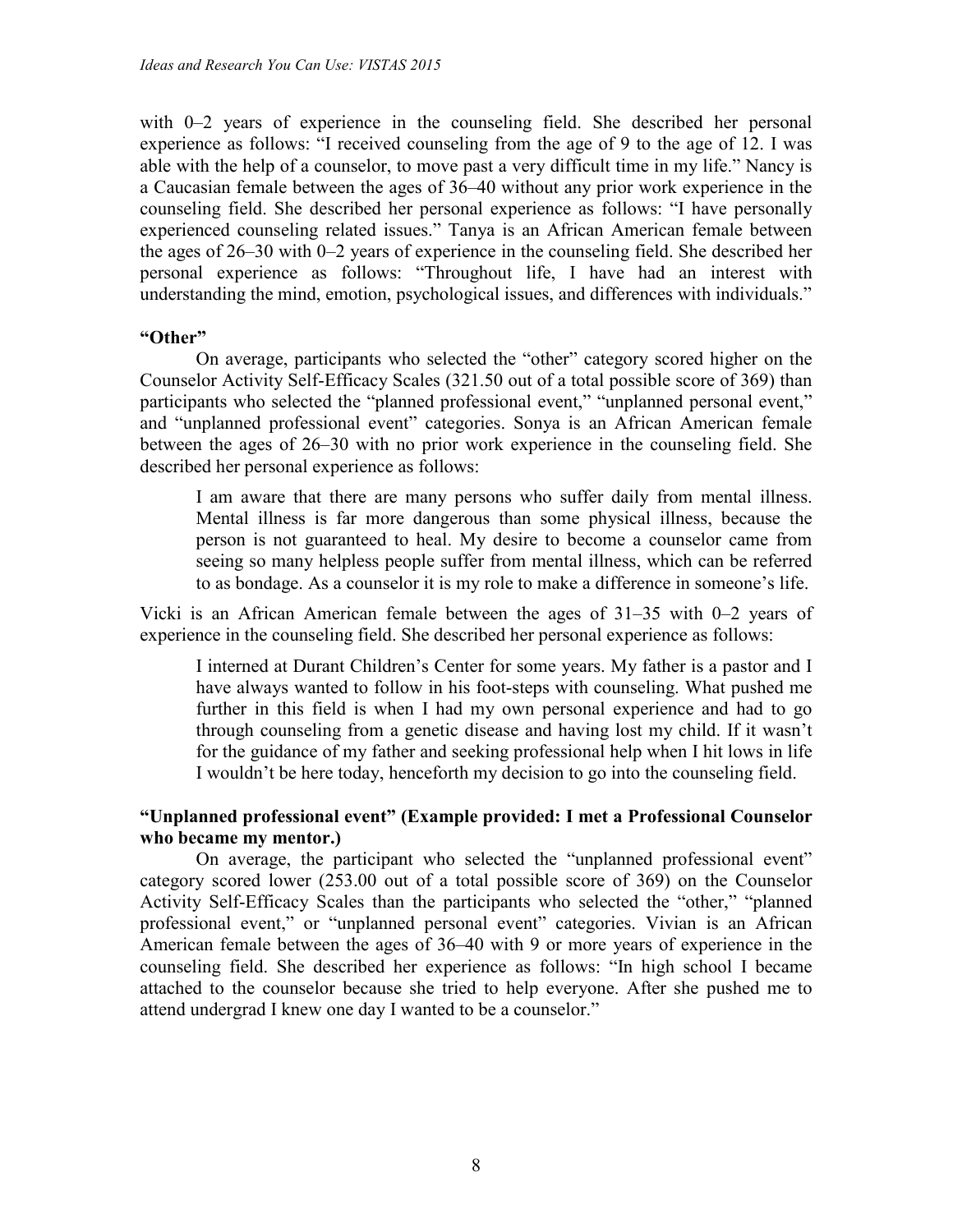#### **Discussion**

Based on the participants' written accounts, it appears that counselors-in-training who expressed an interest in helping others yielded a higher mean score on the Counselor Activity Self-Efficacy Scales than participants who selected a different option. This is evident not only in the mean score of participants within the "planned professional event" category, but also with a participant in the "other" category who expressed a desire to make a difference in someone's life. Interestingly, however, participants who selected the "unplanned personal event" category as the primary influencing factor on their decision to join the counseling profession scored lower than participants in both the "other" category as well as the "planned professional event" category. This finding possibly provides more support for the American Counseling Association's (2014) Gate-keeping and Remediation Ethical Code (F.6.b.), which requires counselor educators to assist counselors-in-training with assessing their readiness for direct client work. This concept works in tandem with the American Counseling Association's (2014) Ethical Code A.4.a., Avoiding Harm and Imposing Values. If counselor educators are able to help counselors-in-training recognize unresolved issues, then this could possibly reduce their likelihood of imposing harm upon their clients.

The participant who stated that an "unplanned professional event" was the primary influencing factor on her decision to join the counseling profession yielded the lowest mean score on the Counselor Activity Self-Efficacy Scale than participants who selected a different category. Traditionally, mentoring has been viewed as an imperative component of a counselor-in-training's tool kit. For instance, Warren (2005) attested that mentoring presents a rare opportunity for blossoming students to experience a positive lesson in values and ethics of the profession. Moreover, as early as 1987, Wright and Wright identified increased competence and self-esteem as two of the many benefits of a quality mentor relationship. However, the findings from this study create an added dimension worthy of further exploration as it relates to mentoring. The participant in this study who selected the "unplanned professional event" as the primary influencing factor on her decision to join the counseling field stated that she became attached to a counselor because she tried to help everyone. She went on to express that this counselor pushed her to attend undergraduate school, which solidified her career goal to become a counselor. This participant holds her first experience with a counselor in high regard; this raises the question of whether this participant measures her efficacy with clients based on how she feels her counselor effectively helped her. The participant could, therefore, be comparing herself to this counselor and striving to emulate her. However, if the student does not view herself as being equally effective in her role as a counselor, as she believes her counselor was with her, then this could be reflected in her lower average self-efficacy score. If this is the case, it could be wise to nurture mentor/mentee relationships in a way that encourages the mentee to receive direction from the mentor while also developing his/her own identity.

The goal of this study was to explore the connection between the influence on a counselor trainee's career decision and her/his level of self-efficacy. The results from the pool of participants in this study provide a framework for why it is that the factors that initially attracted a counselor trainee to the field could be just as important as her/his performance in the field, and possibly even affect her/his performance in the field. This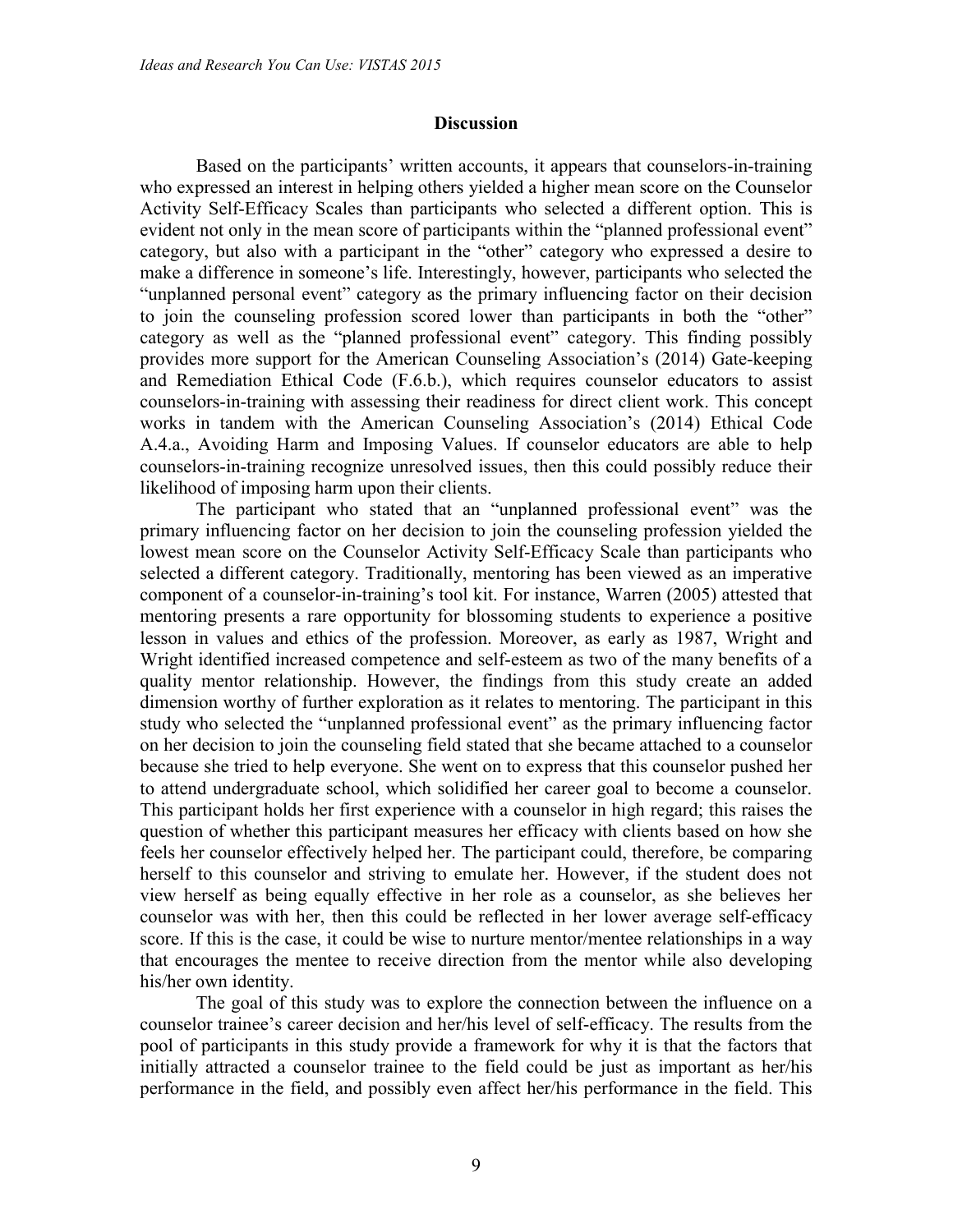serves as a reminder for counselor educators to encourage counselor trainees to consider their motivation for joining the profession and how this could impact their ability to ethically and effectively work with clients.

#### **Limitations and Further Research**

A limitation of this study is the small sample size. Data was collected over the course of three academic terms to ensure that students were in the same phase of the program at the time that they participated in the study. A replication of this study should take place over a longer period of time in order to yield a larger sample size of participants. It would have also been beneficial to have the participants complete the survey online versus paper and pencil. This would expedite the summary and analysis process. A replication of this study should also include a more diverse group of participants based on ethnicity as well as gender. It may be beneficial to conduct actual interviews, which are audio-recorded, with participants. Personal interviews would also allow for follow-up questions and elaboration on responses. Finally, an extension of the present study could be to follow this same group of participants after graduation to assess their self-efficacy scores once they have had an opportunity to gain post-master's work experience.

## **References**

- American Counseling Association. (2014). *ACA code of ethics*. Alexandria, VA: American Counseling Association.
- Bandura, A. (1982). Self-efficacy mechanism in human agency. *American Psychologist*, *37*(2), 122–147.
- Barbee, P. W., Scherer, D., & Combs, D. C. (2003). Prepracticum service-learning: Examining the relationship with counselor self-efficacy and anxiety. *Counselor Education & Supervision*, *43,* 108–119.
- Barnes, K. L. (2004). Applying self-efficacy theory to counselor training and supervision: A comparison of two approaches. *Counselor Education & Supervision*, *44*, 56–69.
- Daniels, J. A., & Larson, L. M. (1998). Review of the counseling self-efficacy literature. *The Counseling Psychologist*, *26*(2), 179–218.
- Hill, C. E., & O'Brien, K. M. (1999). *Helping skills: Facilitating exploration, insight, and action*. Washington, DC: American Psychological Association.
- Huynh, L., & Rhodes, P. (2011). Why do people choose to become psychologist? A narrative inquiry. *Psychology Teaching Review*, *17*(2), 64–70.
- Ivey, G. (2013). Cognitive therapy's assimilation of countertransference: A psychodynamic perspective. *British Journal of Psychotherapy*, *29*(2), 230–244.
- Krumboltz, J. D. (1998). Serendipity is not serendipitous. *Journal of Counseling Psychology*, *45*(4), 390–392.
- Leach, M. M., Stoltenberg, C. D., McNeil, B. W., Eichenfield, G. A. (1997). Selfefficacy and counselor development: Testing the integrated developmental model. *Counselor Education and Supervision*, *37*(2), 115–124.